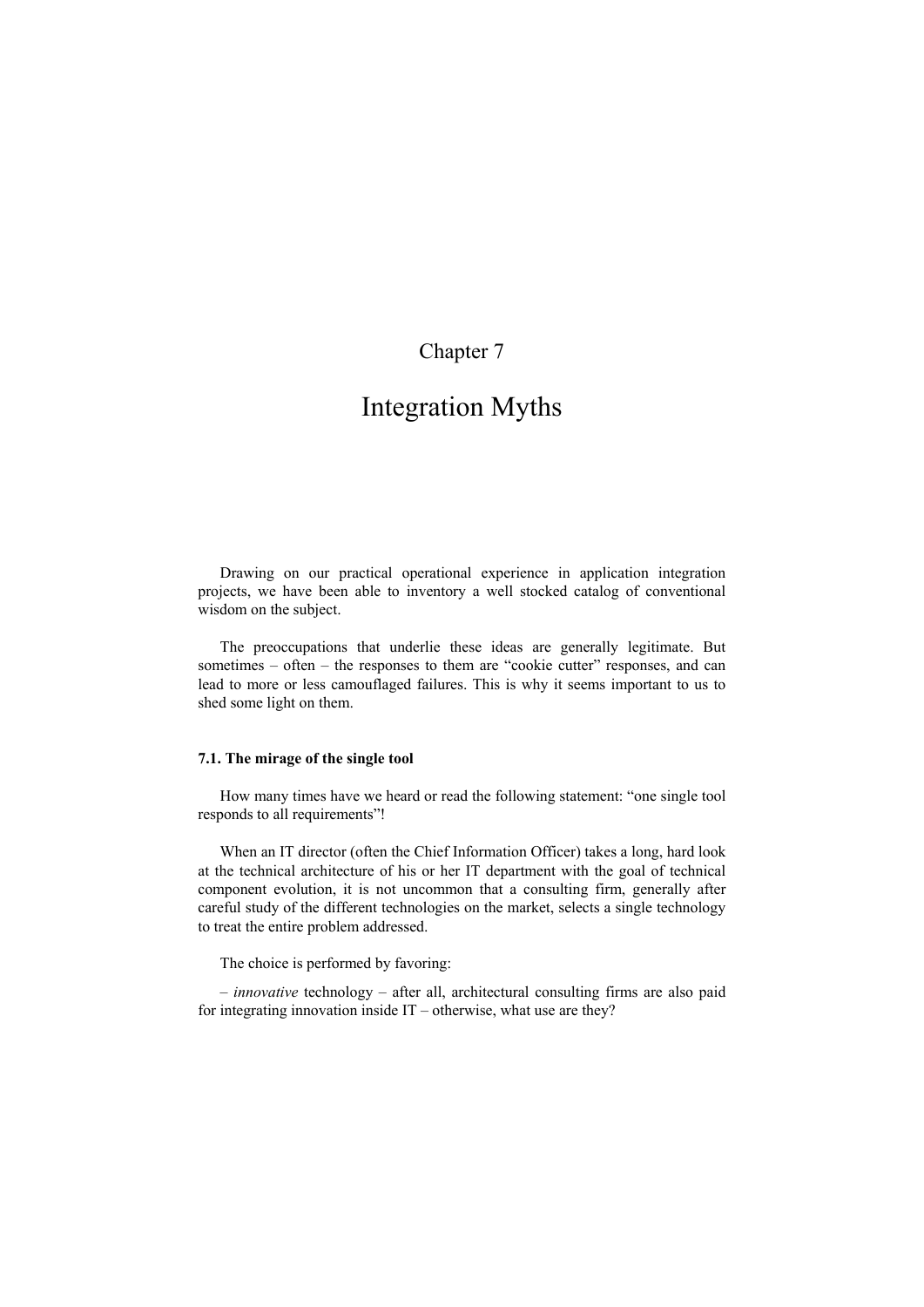*– or perhaps just the technologies that the architects are aware of*. What good does it do to change, since the architects in question are fully conversant with the technology? At least they will be fairly certain that their competence will still be required when the technology of today is also the technology of tomorrow.

With regards to application integration, this type of behavior can bring about the failure of the integration solution.

Some examples given below will illustrate the idea.

#### **7.1.1.** *A conservative choice: example and consequences*

For several years, the enterprise ENERGY ONE, positioned in the corporate services market, has been using an ETL tool to input its data warehouse repository. Data is extracted regularly (once per day is functionally sufficient) from production databases, validated and cleaned (with a check on functional doubles), then injected into databases of the data warehouse repository. With the success of this technology in mind, ENERGY ONE decided to generalize the use of the ETL to cover the whole of the application integration problem, specifically for:

– managing intra-enterprise business flows (real-time and "batch file");

– exchanging with its partners.

As one result, a generalized use of an ETL tool pushes the limits of a commercialized product that was never designed:

– to manage exchanges with a frequency greater than one session per hour. This is normal; this was not its initial objective;

– to pilot file flows with partners at an adequate level of quality of service. The use of FTP upstream and downstream from the ETL does not always allow the integrity of those files to be ensured;

– to verify the quality of services supplied to or received from the partners. The ETL tool provides no function for dataflow supervision;

– to offer real-time exchanges to the departmental applications which had signaled their need for them. The ETL tool functioned only by extracting/integrating files that use databases.

Faced with the lack of enthusiasm raised by the large-scale deployment of this technology, ENERGY ONE found that it had to: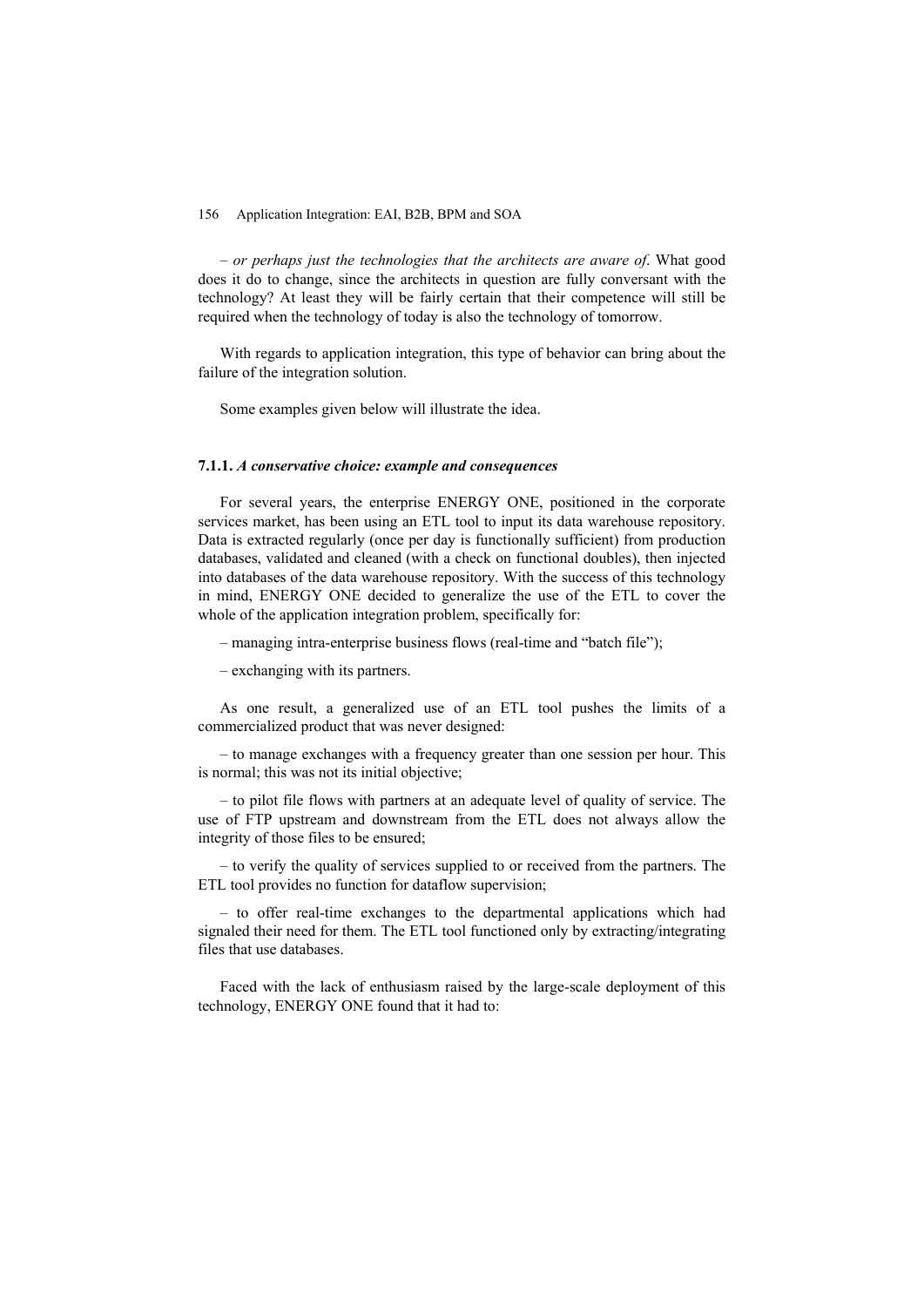– refocus the use of the ETL tool around its standard function of updating the data warehouse;

– restore the choices around application integration back to the different business departments – the CIO no longer had the credibility necessary to put a solution together.

On balance, the feeling inside the enterprise about application integration was negative. ENERGY ONE will not be restructuring its integration strategy anytime soon. The *status quo* and the principle of "every man (or every department) for himself" will be engraved there for a long time to come.

## **7.1.2.** *"Modern" architectural choice: example and consequences*

Refer here to the concrete example presented in section 11.2.

# **7.2. XML: miracle format**

Another statement we have often read or heard: "all formats must be XML formats – this guarantees the use of standards"!

Taking nothing away from the relevance of XML-type format (see sections 3.2.1.1 and 4.3.2), it is however important to recognize that its success among analysts, architects, software providers, and also among users, has resulted in the construction of a kind of Tower of Babel, perhaps with the same tools, but with bricks of completely different shapes, sizes and colors.

Several hundred and perhaps thousands of business "standards" use the XML format, though no general standardization has yet been defined by a "United Norms" organization, or has been publicly accepted by all stakeholders, even on attributes as universal as names and addresses, for example. A certain number of endeavors are however underway, for example, at OASIS around UBL (see section 4.3.2).

However, in the view of many decision-makers responsible for integration choices, XML offers a certain guarantee of simplification. If this is true for computing applications (which can indeed capitalize on a single grammar for writing or reading the dataflows for which they are responsible), it is inexact if not utterly false in everything that concerns the supposed uniqueness of the formats produced.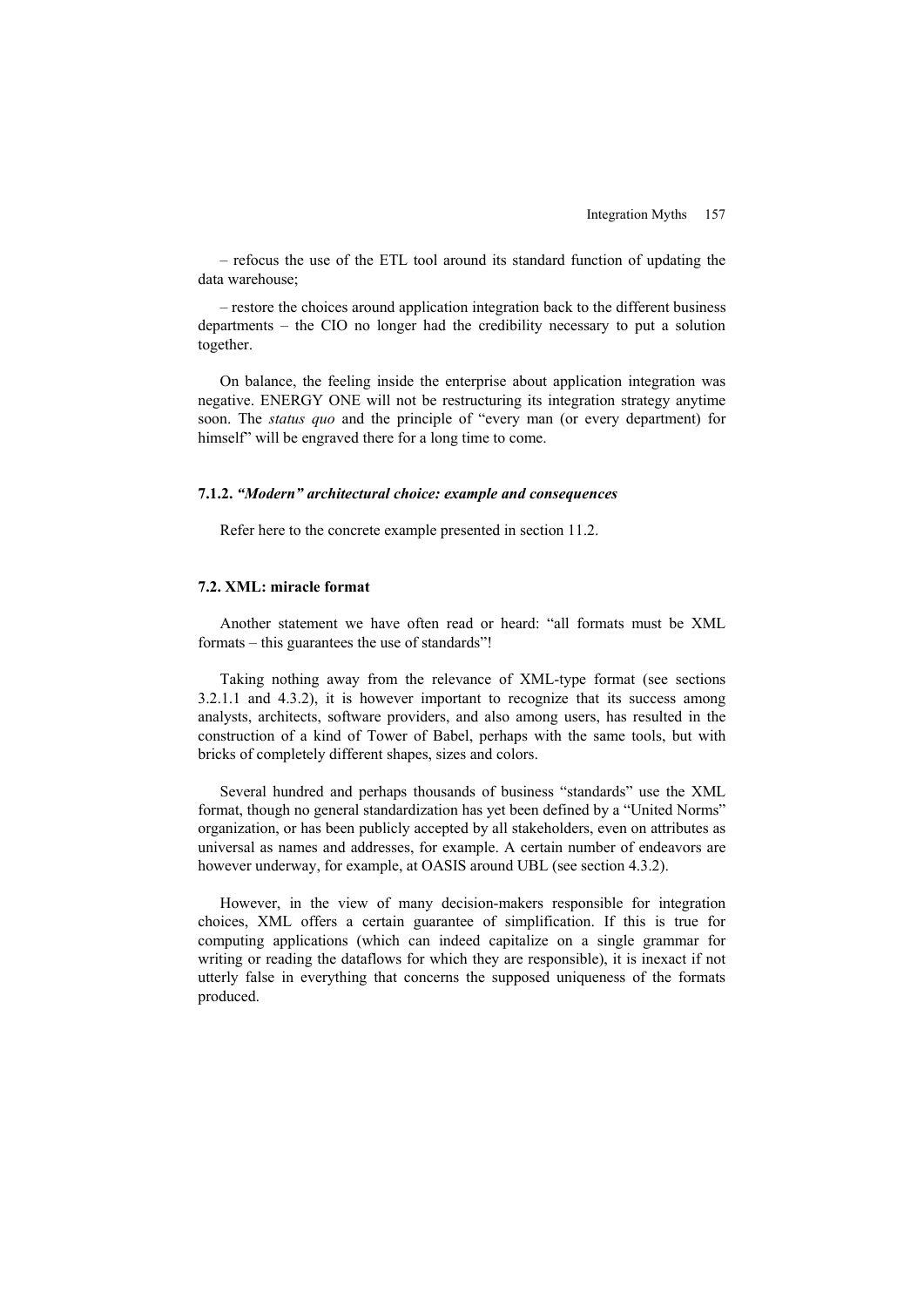There has never been a greater need to for integration engines to transform XML formats to *other* XML formats.

Why should this be a problem? Is this not precisely what integration engines are for?

This is a problem because these transformations have a high cost in terms of performance (see section 3.2.1.1).

Like variable type formats – of which they are only a particular type –  $XML$ formats require dataflows to be parsed on input to search for the information to be checked or to be transformed in an integration.

As for transforming a format of the fixed length/position type (where, by definition there is no need to "parse" the information, since each type of data is in the same place in the record or the message), it requires on average *five to ten times as much time to process the same business event in an XML-type format as in a fixed format*. That ratio can vary slightly depending on the commercially available tools.

By way of illustration, an integration engine specialized in fixed position/length formats was able to process *100 million events in four hours on a mainframe CPU*. That performance level is simply not currently accessible to XML formats, even after associating functions of parallelism, multithreading, and scalability proper to a significant number of integration engines on the market.

The "all-XML" approach therefore has a cost that will make a lot of people happy... so long as they are among the providers of the hardware and software resources required to process the required volumes!

The concrete example presented in section 11.2 provides an excellent illustration of this problem.

### **7.3. Business adapters: simplifying the implementation**

We often hear or read the peremptory statement: "the more business adapters in the solution, the simpler it is to implement"!

One of the selection criteria admitted by the entire community consists of searching for market solutions that include the largest possible number of thick (business) adapters.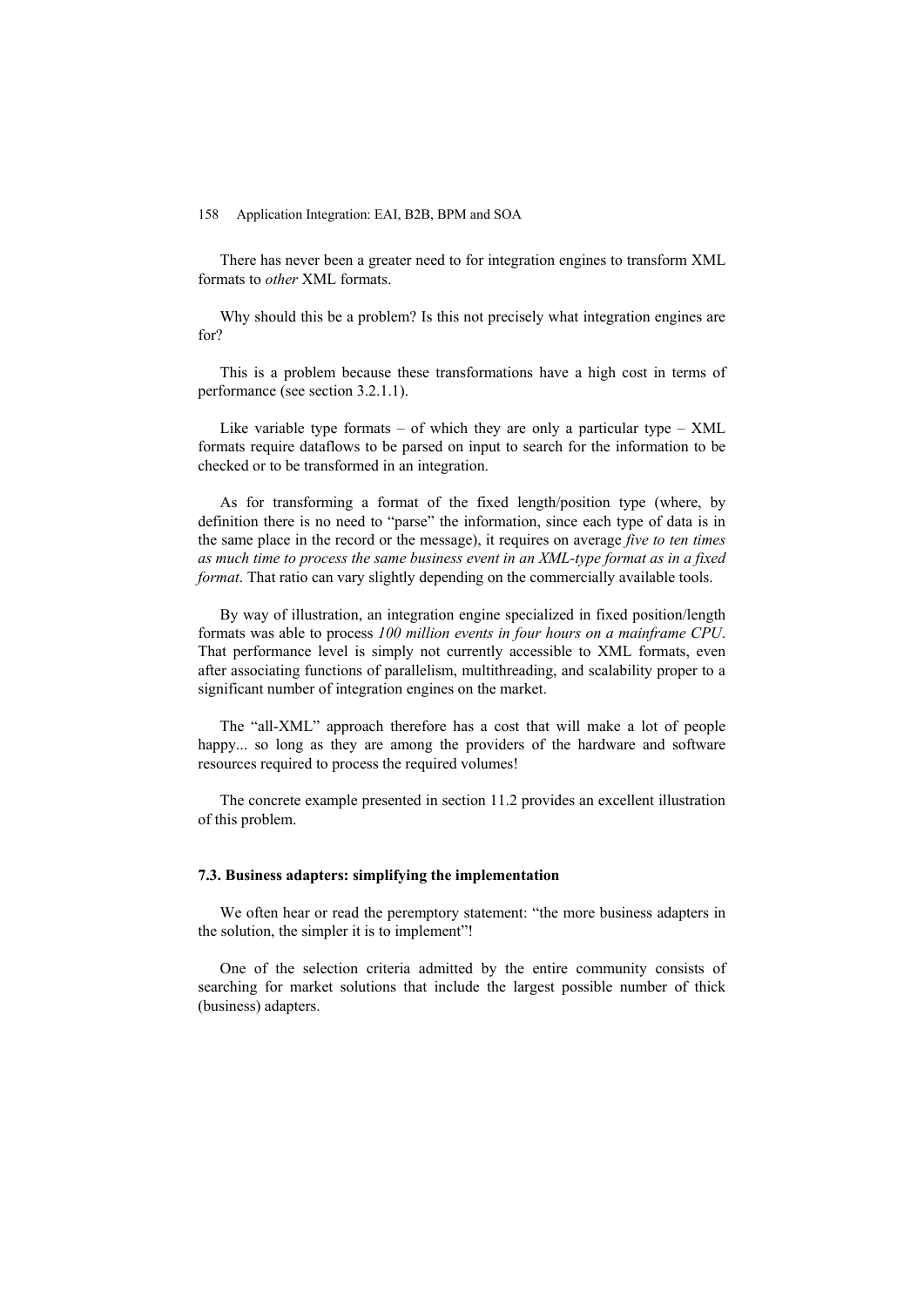Let us recall that a business or "thick" adapter (see section 3.1.3.3) is a component – placed between the business application and the integration engine – which provides connectivity functions (notably communication protocol) and which guarantees that the format sent or received conforms to the specifications expected by the business application. Information about the wrong or right integration (in the business meaning of the words) is also part of the package.

Common sense leads then to the idea that the more business adapters that are available, the simpler the integration between the applications.

Faced with these good sense arguments, providers of integration solutions step into the breach by presenting in their commercial brochures the largest possible number of thick (business) adapters. One such software provider – since absorbed by a market heavyweight – went so far as to make that its principal sales argument.

Indeed, this criterion is easy to understand and quantify, initially by potential clients, but also by the sales force for a software vendor, where anything that looks like routinizing the sales cycle is manna from heaven.

How does it happen then that in the real world, application integration based on solutions that comprise a large number of business adapters has produced *no significant benefit* compared to a solution which uses technical adapters – *not in delays, not in implementation workload*?

In a significant number of cases, *the deployment objectives for this type of solution were lowered*. Why?

First of all, by definition, there is no business adapter available on the market for specific applications developed for a given client.

In the case where the integration need is strongly centered on existing, often specific applications, the presence of business adapters in software providers' catalogs has therefore strictly no interest.

However, what about the case of integrating commercial software packages, such as solutions for managing customer relations or production, or the accounting and financial modules at the core of ERP (Enterprise Resource Planning)?

As the real-life example below illustrates, disillusion here can be sharp.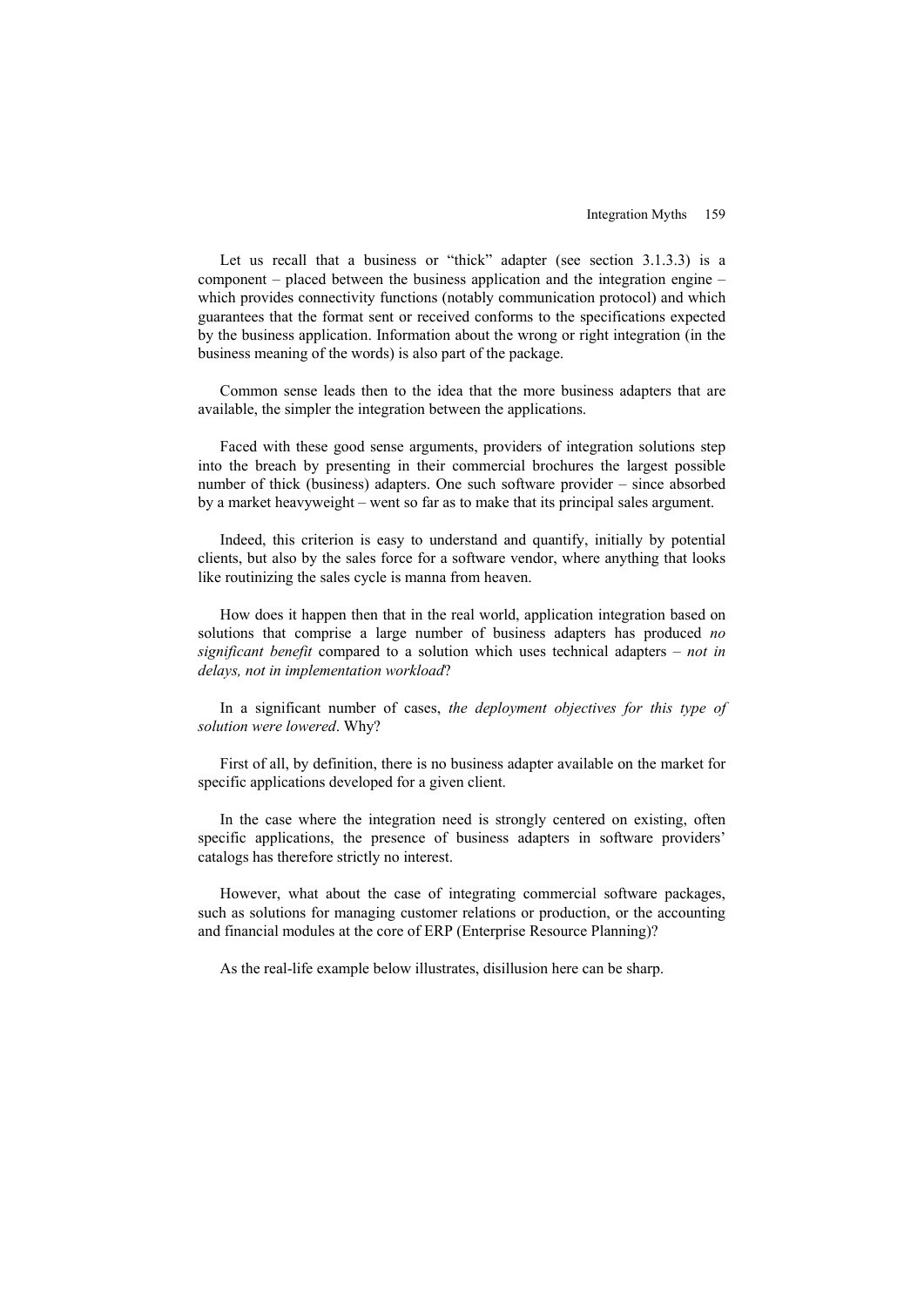#### **7.3.1.** *Business adapter: implementation – maintenance – problem*

As part of our consultancy missions, we were called on by the CIO of a large French industrial manufacturing group who had:

– acquired an EAI solution with a good market reputation;

– chosen a commercial ERP to manage its financial back-office;

– purchased the adapter corresponding to the selected ERP and offered by the provider of the EAI solution.

Concerned with verifying the operational side of the said adapter, the CIO's team were given a convincing demonstration in the software provider's offices.

Once the solution was chosen, the project was implemented – and it is at that point that the problems started.

# **Extracts from our interview with the CIO:**

*"First of all, we chose the ERP version that conforms to our business needs. In addition, since part of the interest of ERP is that we can specialize it using its capacity to accept our specific additional parameters and business objects, we did not distrust the adapter. We thought that, in spite of adaptations, it would always function."* 

*"However, when the provider of the EAI solution delivered the corresponding business connector to us, we were incapable of connecting it to the ERP as configured. After consultation, the supplier indicated the following precisions to us."* 

## **Response of the provider to the CIO:**

*"This connector is certified on the version X of the corresponding ERP.* 

*"Its native operation with a different version is perhaps technically possible but does not commit us* (which was in fact indicated in the contract, but not emphasized in discussion)*.* 

*"The ERP parameters which your teams have specialized probably mean that you will have to adapt the adapter.* 

*"We* [the provider] *could undertake this adaptation, under the conditions described in your service contract.*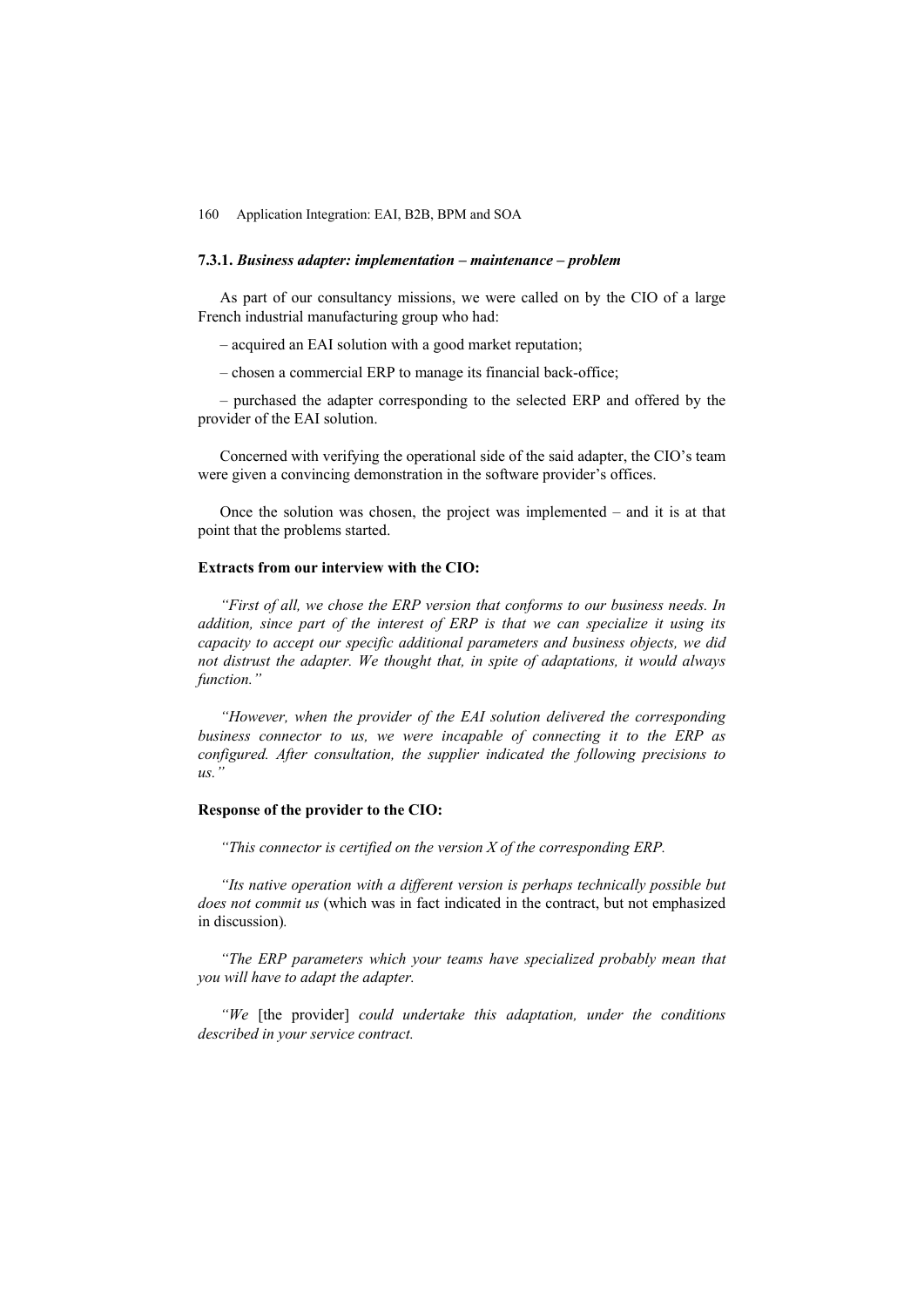*"We remind you that this adaptation does not fall under maintenance clauses of the corresponding software packages, but that it could be the subject of a 'services+' contract, whose measures could be communicated to you."* 

## **It therefore became necessary to ... "adapt the adapter"!**

Rapidly, a meeting was convened between the provider and the integrator responsible for the EAI solution. It became apparent that the adapter had to be modified to serve the needs of the client. The solution provider accepted that the integrator would ensure the necessary modifications, because the provider did not have the local resources to provide this service. Maintenance conditions for the adapter (ensured by the provider or by the integrator) remained fuzzy.

# **Results assessment for the enterprise**

We advised the enterprise to deploy and use technical adapters as much as possible (files, messages, DBMS, etc.). These adapters are by definition more stable than thick (business) adapters.

The enterprise, which had acquired a significant number of business adapters, reduced their use.

# **7.3.2.** *By way of a conclusion on business adapters*

Too many business adapters can ultimately damage the adaptability of the solution, since the cost of their maintenance becomes very steep with respect to the parameter definitions carried out inside the EAI solution.

We end up then with the paradox that searching for a significant number of business adapters during the Request for Proposal (RFP) phase can in fact often delay later solution deployment.

Even so, when business adapters are stable with respect to changes in the EAI solution and in the ERP, then they ensure relevant connectivity for application integration solutions, in particular by ensuring more advanced tracking for updates to events inside the concerned application.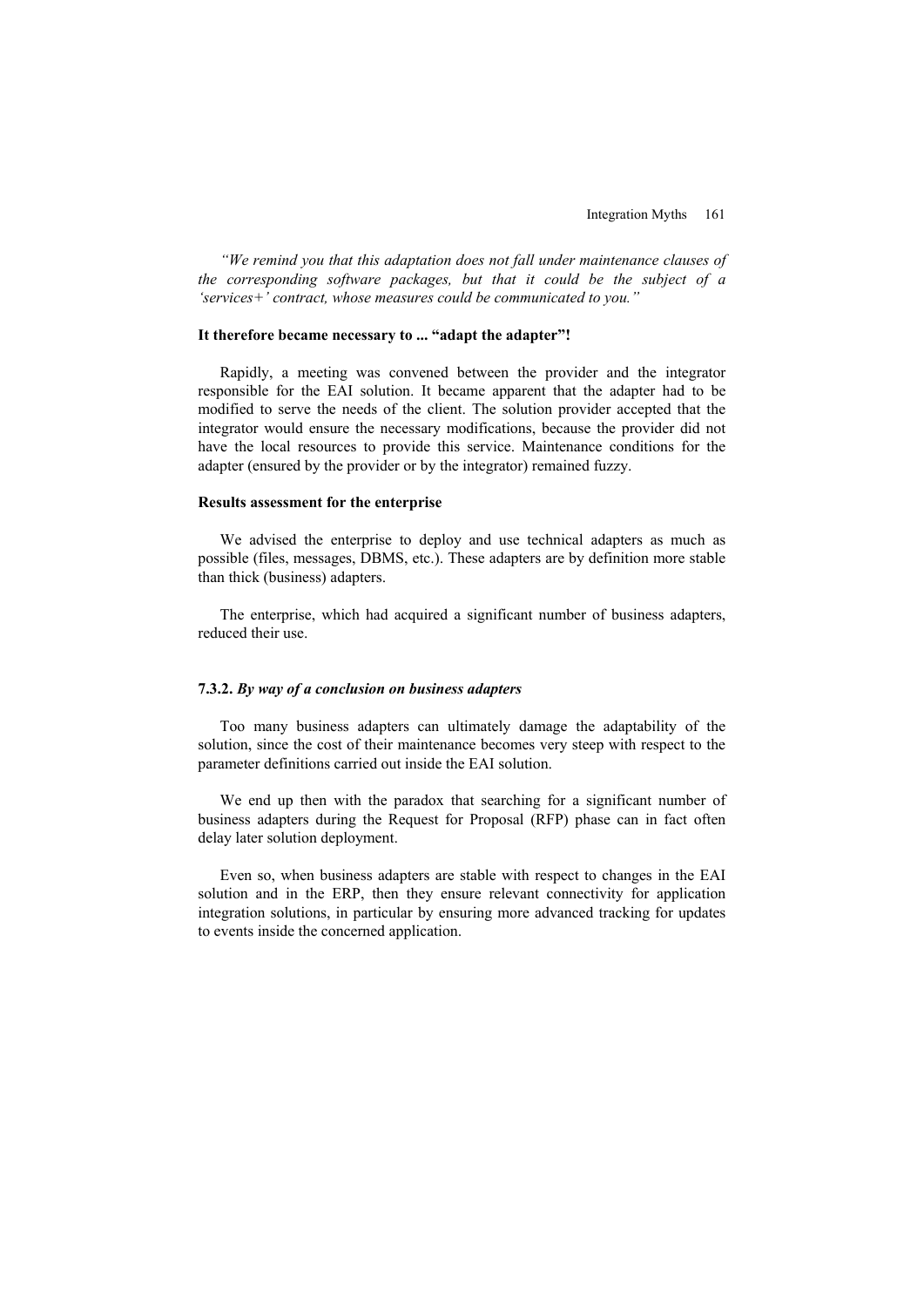#### **7.4. Java: the proof of a modern solution**

"A modern application integration solution must be constructed in Java!"

Without in any way wishing to undercut the interest of Java either as a language or a development platform, we are forced to observe that, in the domain of application integration, the use of Java should be marked "handle with care".

#### **7.4.1.** *The real reason for Java*

As with C, C++ or even COBOL, Java is a development language. Its level of abstraction remains that of a third-generation language. Its readability and maintainability are not easy – in any case, not better than if Java was used natively in the specifically developed applications.

However, part of the interest in an integration solution resides in the simple and "auditable" nature of the parameter settings ensured by the integration broker. The language or "mappings" of the broker must be rapidly adaptable around business developments.

Massive use of a language such as Java entails no significant benefit in terms of maintenance between an integration broker and specific interfaces also written in Java. In this case, bypassing the broker in favor of specific development would save the cost of the licenses.

On the other hand, when significant language power is required, then recourse to third-generation languages – including Java – inside the integration broker is useful.

Java or any other third-generation language can then ensure generic functions such as:

– accessing business repositories;

– performing complex calculations;

– proceeding to global checks and generic types on the events that are checked and transformed.

In the real world, one of the conditions for the success of an integration broker in an enterprise requires a balanced proportion between the use of a third-generation language such as Java, and the parameterization of the broker as such, which should be high-level. Ideally, 80% of the functions for checking, transforming, and content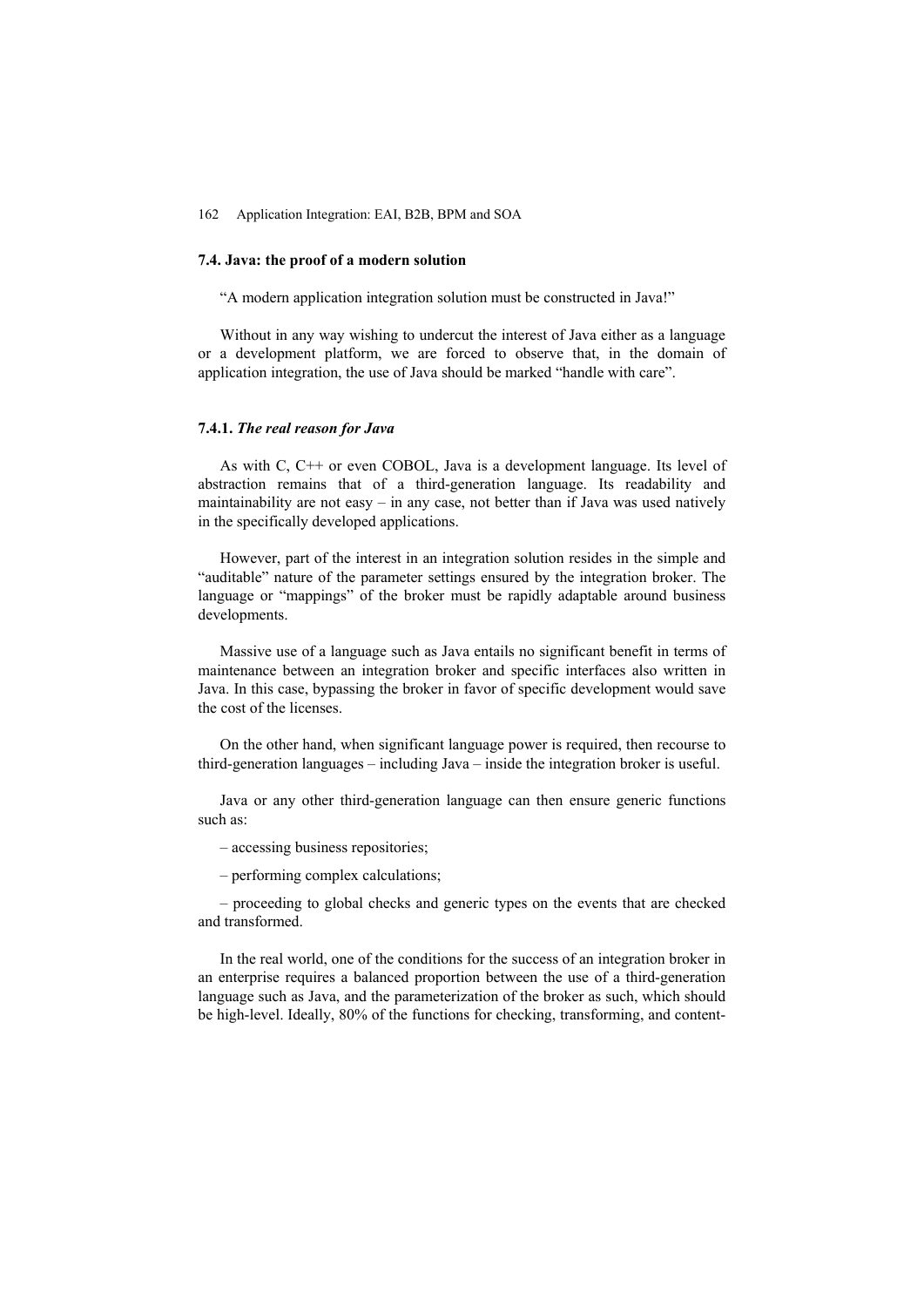based routing must be processed by mapping functions or with a high-level<sup>18</sup> language. The remaining 20% falls in the domain of a third-generation language such as Java.

# **7.4.2.** *Limitations of an all-Java integration solution*

The interest of Java as a development platform no longer needs to be demonstrated. Its capacities in deployment, its "natural" scalability for executing processes and its "once-only" development make Java one of the most interesting standard platforms on the market.

For all of that, if integration solutions are "all-Java", then what about applications that execute on other platforms?

Why should the integration needs of a technical universe such as Windows and above all IBM  $z/OS$  simply be ignored?<sup>19</sup>

Here again, it can be useful to analyze the real need of the enterprise in terms of the classification of different operating systems, in order to decide whether or not to depend solely on a Java platform.

# **7.5. Files: the "poor cousins" of application integration**

 $\overline{a}$ 

"File dataflows are a side issue in application integration!"

As we saw in Chapter 3, in the majority of cases, application integration relies on an asynchronous exchange pattern. The application sends information to the application integration solution, not waiting for the response before continuing with other work. The information will be distributed to the different partners at an opportune moment.

MOM tools (see section 3.1.2.3) are natural candidates for "supporting" the dataflows that transit an application integration solution.

There is but a single step between considering file exchanges as outside the spectrum of application integration, and seeing it as the "poor cousin" of dataflow

<sup>18</sup> On the other hand, nothing stops this high-level language from being constructed on the basis of macro-functions written in Java.

<sup>19</sup> Even if today, Java virtual machines exist for z/OS, their connection with native z/OS applications is not yet entirely operational.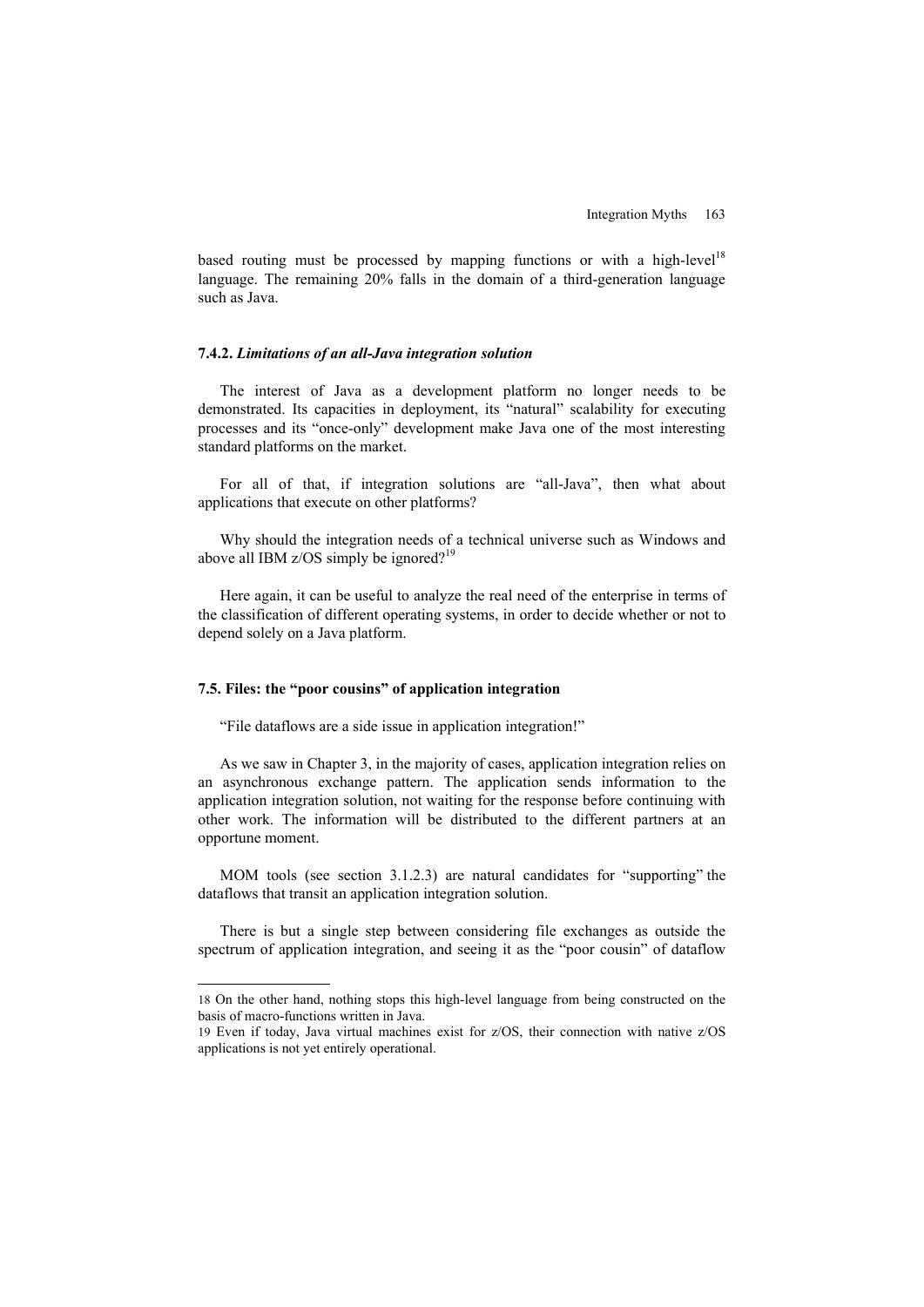messaging. The step is often taken, because the majority of the offerings on the market were designed to process dataflows in message mode and not in files.

However, the studies on the subject all point in the same direction: *in inter- and intra-enterprise exchanges, file dataflows are in the majority, and represent between 65 and 80% of the total*. Not taking them into account ends up taking care of only about one-third of the needs – at best.

Implementing an application integration solution that must process file dataflows is a response to particular problems, that the simple implementation of file adapters upstream and downstream the integration solution does not resolve:

– Is the file a carrier of one or more functional integrities?

– In case of error detected by the application integration solution on one or more records in the file, should the whole file be blocked, or should all or part of it be allowed through?

– In case of error in processing by the sending application, how is it possible to be sure that sending the application did not re-send the file, including all the initial records that were not in error? And in that case, how is it possible to be certain that the same records are not processed twice?

– The volume of files to be processed is generally much more voluminous than messages. How then can we be certain that the integration engine was designed to handle such volumes?

Certain elements in the response are indicated as part of the concrete example presented in section 11.2.

# **7.6. Process and services are everything**

"Goodbye application integration. Hello processes and services – everywhere!"

As we have previously underlined, the computing industry is perfectly content to stage its own revolutions. A new technology must drive out other, older ones because they are not adapted to the new issues that confront enterprises.

In fact, in the real world, application integration is a good deal more complex and multi-form subject.

It is commonly noted that EAI is mature technology, and that Business Process Management and SOA should now be installed everywhere "in double-quick time". This type of profession of faith has the advantage of simplifying the discourse from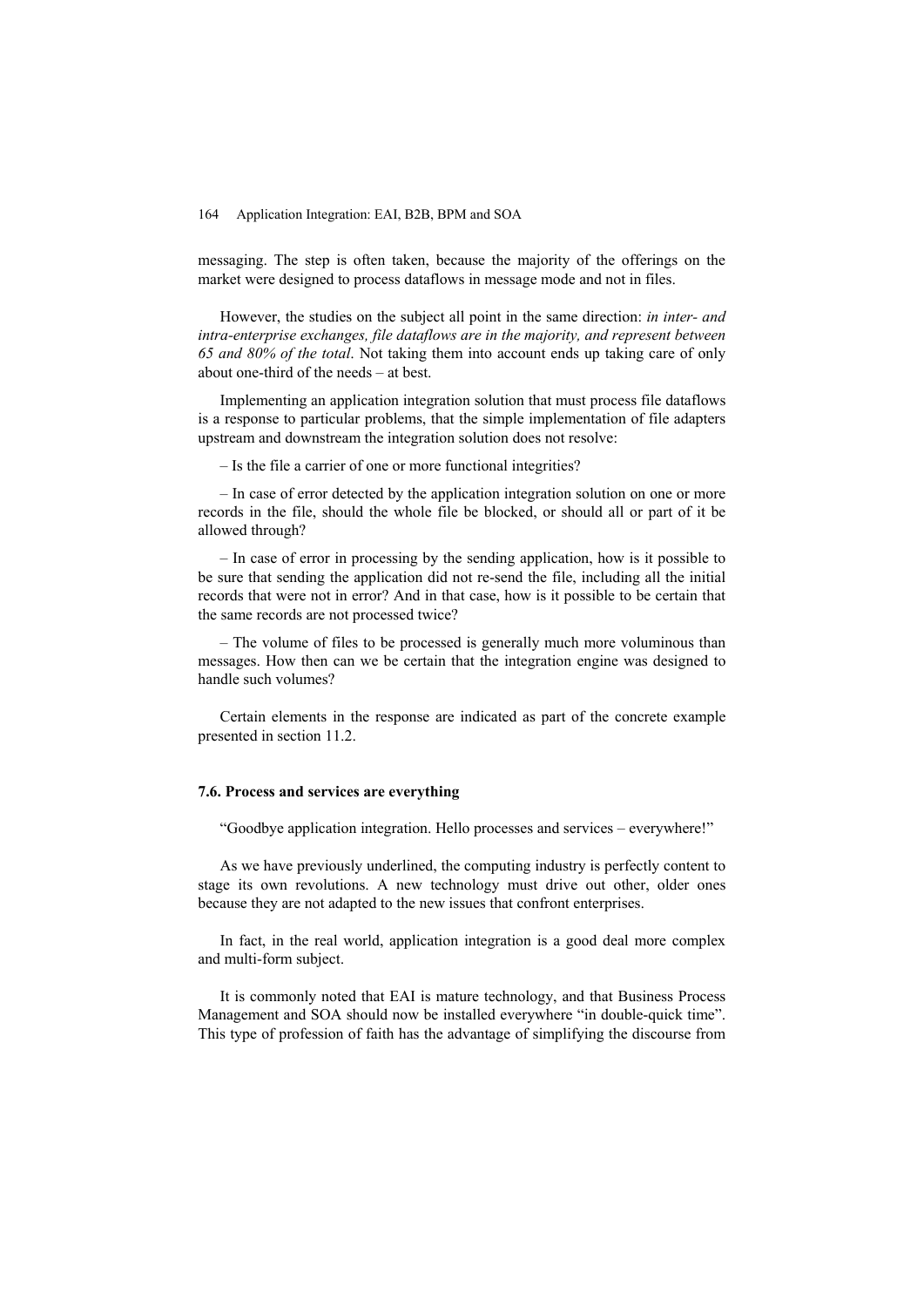suppliers, making sure that potential clients can hear and understand it. It has only two drawbacks: it is dangerous and costly.

It is dangerous to lead business requirement teams to believe that just modeling a process will easily lead to aligning the information system with the business of the enterprise (see section 4.4). If the existing IT applications are not designed with services in mind from the outset, it will be difficult, perhaps impossible, to adapt them. Consequently, new SOAs will have to be developed from scratch, with all the associated delays and costs. It will not make matters better to use the same "design" workstation for setting the parameters in the application integration solutions and modeling the business processes. Indeed, the pace of modification to a business process is different from that of an integration layer. In addition, neither the user populations nor the preoccupations of the two approaches are the same.

It is dangerous to spread the idea that all the business processes in the enterprise must be orchestrated. For example, in an energy company, what is the use of handling the purchase of office supplies in process mode? What business benefits exist when the simple implementation of a B2B platform for management of the orders is quite sufficient?

It is costly to launch a broad-spectrum approach to modeling the processes of the enterprise, without questioning the link between this modeling and the underlying functional and technical models for the applications in the corresponding information system.

As was expressed recently by an architect responsible for large-scale deployment of processes inside his service delivery enterprise: "We underestimated the problems of aligning the business models with the execution models in the information system", a coyly roundabout way of indicating that at the end of four years, only five operational processes had been deployed, and the modeling of 150 others had been committed, after spending hundreds of person-years on the entire project.

We want to be quite clear: we are a long way from the idea of hollowing out the genuine interest in making BPM and SOA solutions available. Still, they must be used advisedly, i.e., on processes and service approaches with high added value that "deserve" spending the necessary means.

#### **7.6.1.** *BPM and SOA: top-down approach – from business to IT*

In this approach, processes that create value in the enterprise must be identified to make sure that they are eligible for process industrialization. Then the adaptations required in the information system must be committed to. This top-down approach proceeds from business to IT.